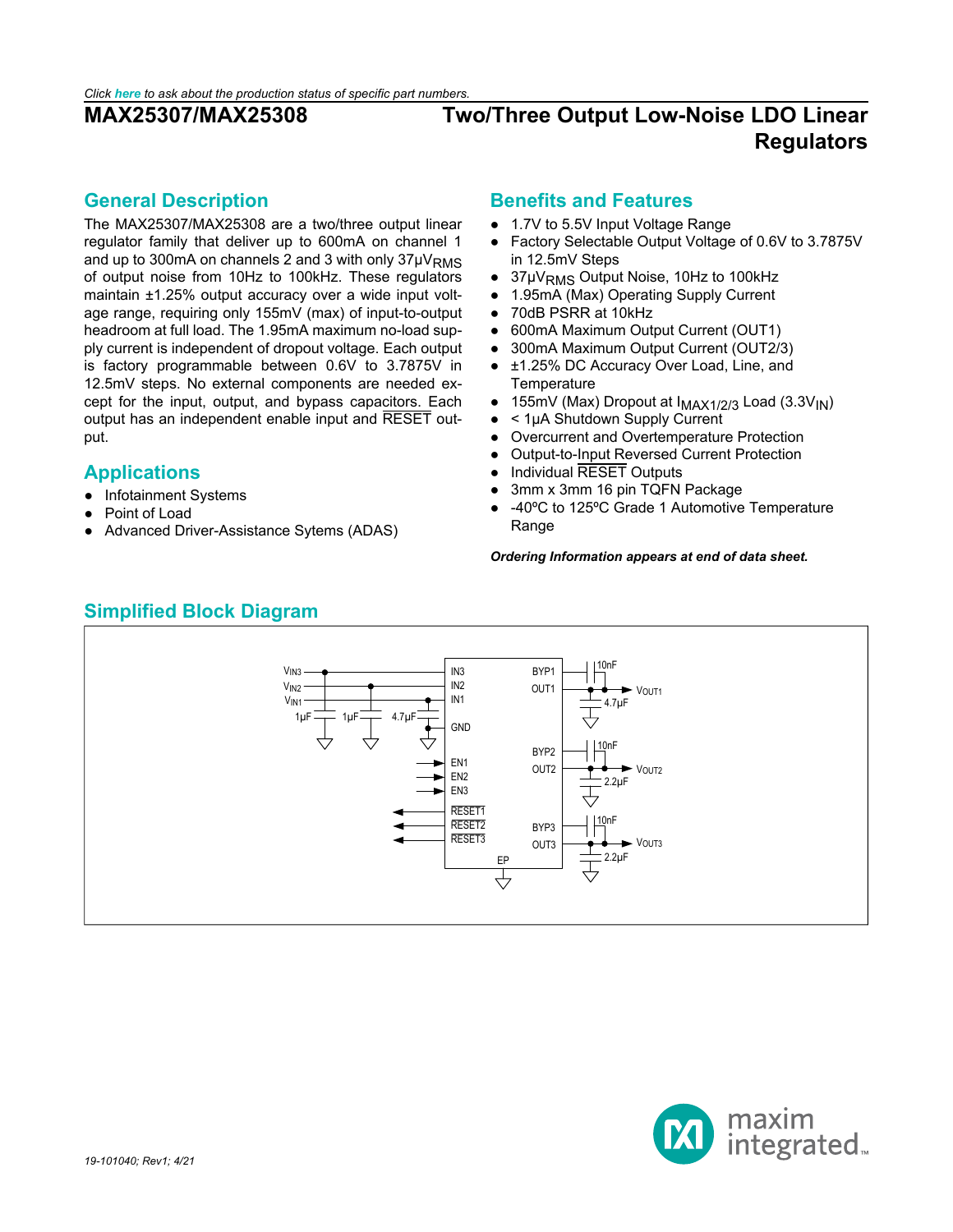# MAX25307/MAX25308

# Two/Three Output Low-Noise LDO Linear Regulators

| TABLE OF CONTENTS                                                                                                                                                                                                              |
|--------------------------------------------------------------------------------------------------------------------------------------------------------------------------------------------------------------------------------|
|                                                                                                                                                                                                                                |
|                                                                                                                                                                                                                                |
|                                                                                                                                                                                                                                |
|                                                                                                                                                                                                                                |
|                                                                                                                                                                                                                                |
| Recommended Operating Conditions (and according to the control of the commended Operating Conditions (and according to the control of the comment of the comment of the comment of the comment of the comment of the comment o |
|                                                                                                                                                                                                                                |
|                                                                                                                                                                                                                                |
|                                                                                                                                                                                                                                |
| Typical Operating Characteristics (and according contract to contact the contract of the form of the contract to the form of the contract of the contract of the contract of the contract of the contract of the contract of t |
|                                                                                                                                                                                                                                |
|                                                                                                                                                                                                                                |
|                                                                                                                                                                                                                                |
|                                                                                                                                                                                                                                |
|                                                                                                                                                                                                                                |
|                                                                                                                                                                                                                                |
|                                                                                                                                                                                                                                |
|                                                                                                                                                                                                                                |
|                                                                                                                                                                                                                                |
|                                                                                                                                                                                                                                |
|                                                                                                                                                                                                                                |
|                                                                                                                                                                                                                                |
|                                                                                                                                                                                                                                |
|                                                                                                                                                                                                                                |
|                                                                                                                                                                                                                                |
|                                                                                                                                                                                                                                |
|                                                                                                                                                                                                                                |
|                                                                                                                                                                                                                                |
|                                                                                                                                                                                                                                |
|                                                                                                                                                                                                                                |
|                                                                                                                                                                                                                                |
|                                                                                                                                                                                                                                |

### . . . . . ò  $\sim$   $\sim$   $\sim$   $\sim$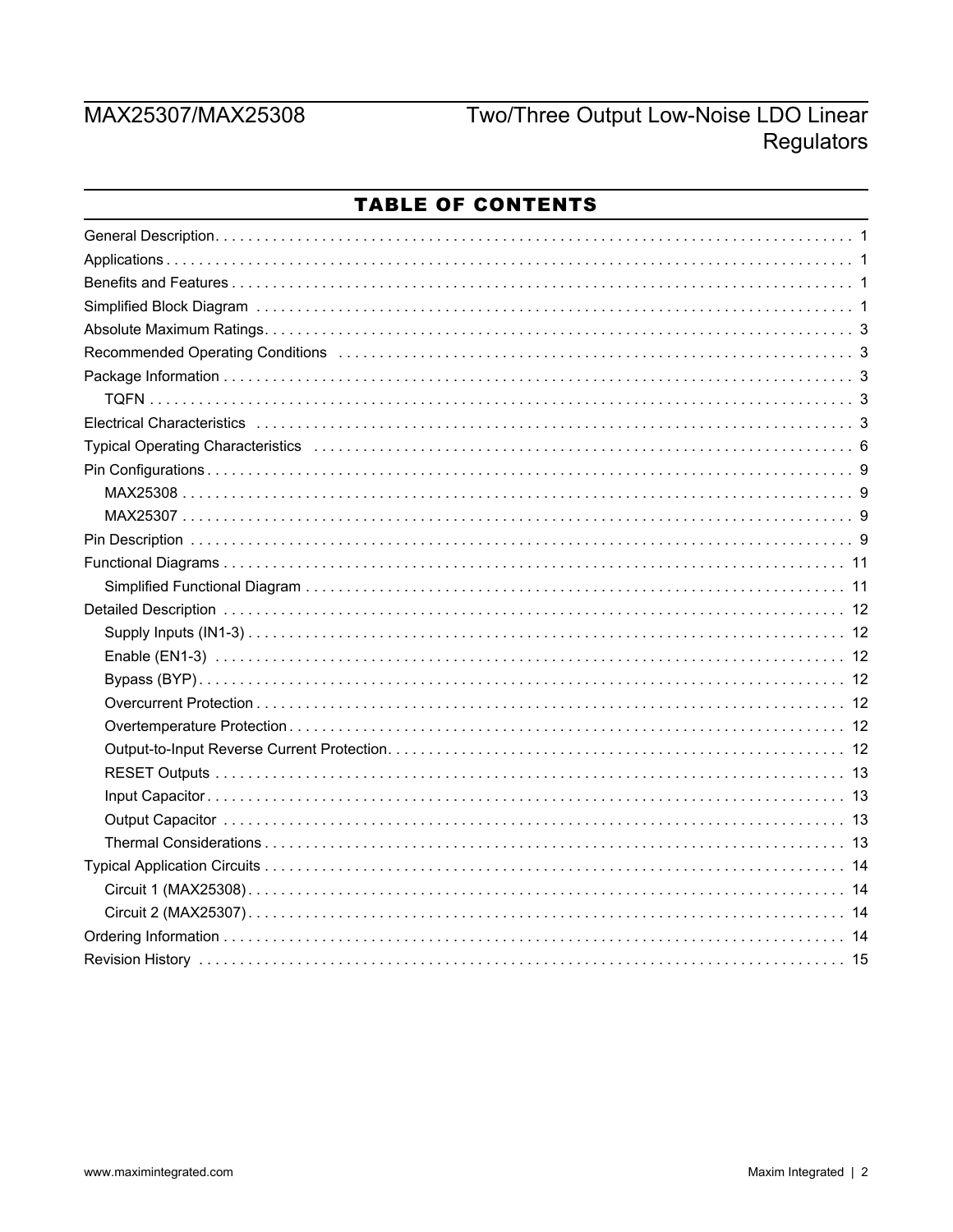## <span id="page-2-0"></span>**Absolute Maximum Ratings**

Package Thermal Characteristics T1633+7C Continuous Power Dissipation TQFN (derate 21.52mW/°C above 70°C) .......1721.69mW Operating Junction Temperature ................-40°C to +150°C Storage Temperature Range.......................-65°C to +150°C Lead Temperature (Soldering, 10 seconds) ..............+300°C Soldering Temperature (reflow).................................+260°C

*Stresses beyond those listed under "Absolute Maximum Ratings" may cause permanent damage to the device. These are stress ratings only, and functional operation of the device at these or any other conditions beyond those indicated in the operational sections of the specifications is not implied. Exposure to absolute maximum rating conditions for extended periods may affect device reliability.*

# <span id="page-2-1"></span>**Recommended Operating Conditions**

| <b>PARAMETER</b>          | <b>SYMBOL</b> | <b>CONDITION</b> | TYPICAL<br><b>RANGE</b> | UNIT    |
|---------------------------|---------------|------------------|-------------------------|---------|
| Ambient Temperature Range |               |                  | $-40$ to<br>$+125$      | $\circ$ |

**Note:** These limits are not guaranteed.

## <span id="page-2-2"></span>**Package Information**

### <span id="page-2-3"></span>**TQFN**

| Package Code                                 | T1633+7C           |
|----------------------------------------------|--------------------|
| Outline Number                               | 21-0136            |
| Land Pattern Number                          | 90-0032            |
| <b>Thermal Resistance, Four-Layer Board:</b> |                    |
| Junction to Ambient $(\theta_{IA})$          | 46.47°C/W          |
| Junction to Case $(\theta_{\text{AC}})$      | $5.58^{\circ}$ C/W |

For the latest package outline information and land patterns (footprints), go to *[www.maximintegrated.com/packages](http://www.maximintegrated.com/packages)*. Note that a "+", "#", or "-" in the package code indicates RoHS status only. Package drawings may show a different suffix character, but the drawing pertains to the package regardless of RoHS status.

Package thermal resistances were obtained using the method described in JEDEC specification JESD51-7, using a four-layer board. For detailed information on package thermal considerations, refer to *[www.maximintegrated.com/thermal-tutorial](http://www.maximintegrated.com/thermal-tutorial)*.

## <span id="page-2-4"></span>**Electrical Characteristics**

(VIN1,2 = 3.3V, VIN3 = 3.6V, C<sub>OUT1</sub> = 4.7µF, C<sub>OUT2.3</sub> = 2.2µF, C<sub>BYP</sub> = 10nF, T<sub>J</sub> = -40°C to +150°C, unless otherwise noted. Typical values are at  $T_A$  = +25°C under normal conditions, unless otherwise specified. (Note 1) (Note 3))

| <b>PARAMETER</b>                         | <b>SYMBOL</b>           | <b>CONDITIONS</b>                                                                    | <b>MIN</b> | <b>TYP</b> | <b>MAX</b> | <b>UNITS</b> |
|------------------------------------------|-------------------------|--------------------------------------------------------------------------------------|------------|------------|------------|--------------|
| Input Voltage Range                      | $V_{IN}$                | Guaranteed by Output Accuracy                                                        | 1.7        |            | 5.5        | v            |
| Input Undervoltage<br>Lockout            | V <sub>IN UVLO</sub>    | rising<br>V <sub>IN</sub>                                                            | 1.5        |            | 1.69       | v            |
| Input Undervoltage<br>Lockout Hysteresis | V <sub>IN UVLO_HY</sub> | V <sub>IN</sub> UVLO Hysteresis                                                      |            | 100        |            | mV           |
|                                          |                         | All outputs off                                                                      |            |            |            | μA           |
| <b>Supply Current</b>                    | $I_{\mathsf{Q}_-}$      | $I_{OUT}$ = 0mA, $V_{IN1.2}$ = 3.3V, $V_{IN3}$ = 3.6V,<br>$= V_{IN}$<br>$V_{\sf EN}$ |            | 1.2        | 1.95       | mA           |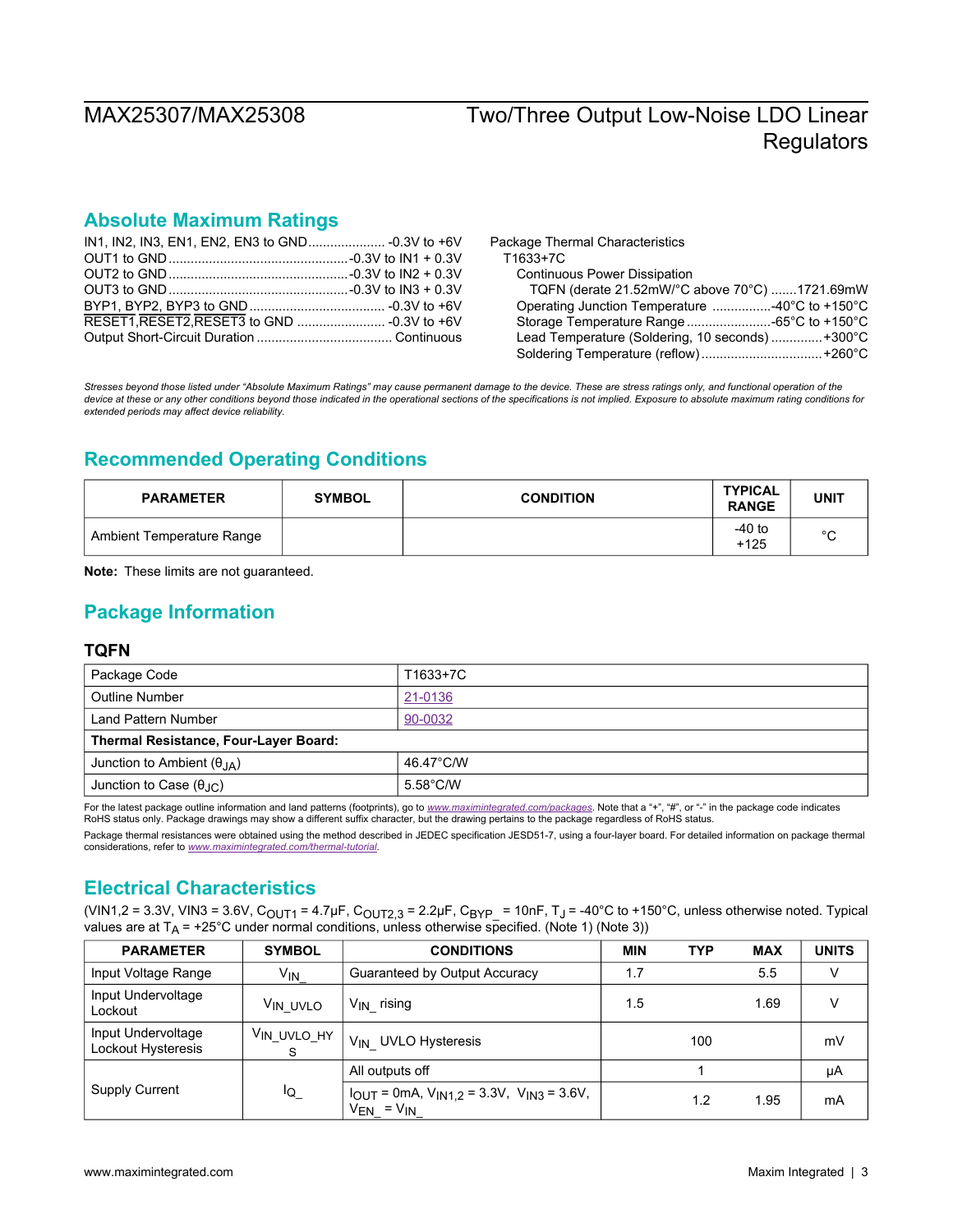# **Electrical Characteristics (continued)**

(VIN1,2 = 3.3V, VIN3 = 3.6V, C<sub>OUT1</sub> = 4.7µF, C<sub>OUT2,3</sub> = 2.2µF, C<sub>BYP\_</sub> = 10nF, T<sub>J</sub> = -40°C to +150°C, unless otherwise noted. Typical values are at T<sub>A</sub> = +25°C under normal conditions, unless otherwise specified. (Note 1) (Note 3))

| <b>PARAMETER</b>                      | <b>SYMBOL</b>       |                                                                                                                                                                          | <b>CONDITIONS</b>                                                                                           | MIN     | <b>TYP</b> | <b>MAX</b> | <b>UNITS</b> |  |
|---------------------------------------|---------------------|--------------------------------------------------------------------------------------------------------------------------------------------------------------------------|-------------------------------------------------------------------------------------------------------------|---------|------------|------------|--------------|--|
| Output Voltage Range<br>(Note 4)      | $V_{\text{OUT}}$    | $V_{IN}$ ≥ $V_{OUT}$ + 0.3V, $V_{IN}$ ≥ 1.7V                                                                                                                             |                                                                                                             | 0.6     |            | 3.7875     | $\vee$       |  |
|                                       |                     | I <sub>OUT</sub> from 0.1mA to I <sub>MAX</sub> , V <sub>IN</sub> from<br>$V_{\text{OUT}}$ + 0.3V to 5.5V, V <sub>IN</sub> ≥ 1.7V, -40°C<br>$<$ T <sub>J</sub> $<$ 125°C |                                                                                                             | $-1.25$ |            | +1.25      |              |  |
| Output Accuracy                       | <b>ACC</b>          | I <sub>OUT</sub> from 0.1mA to I <sub>MAX</sub> , V <sub>IN</sub> from<br>$<$ T <sub>J</sub> $<$ 150 °C                                                                  | $V_{\text{OUT}}$ + 0.3V to 5.5V, V <sub>IN</sub> ≥ 1.7V, -40°C                                              | $-1.5$  |            | $+1.5$     | %            |  |
| Load Regulation                       |                     | $I_{OUT}$ from 0.1mA to $I_{MAX}$ , $V_{IN}$ =<br>$V_{\text{OUT}}$ + 0.3V, $V_{\text{OUT1,2,3}}$ = Factory<br>setting                                                    |                                                                                                             |         | 0.07       |            | $\%$         |  |
| Line Regulation                       |                     | $V_{IN}$ from $V_{OUT}$ + 0.3V to 5.5V, $V_{IN}$ ≥<br>1.7 $\overline{V}$ , $I_{\text{OUT1,2,3}} = 0.1 \text{mA}$                                                         |                                                                                                             |         | 0.06       |            | %            |  |
| LDO_ Dropout Voltage<br>(Note 2)      |                     | $V_{IN}$ = 3.3V, $I_{OUT}$ = $I_{MAX}$                                                                                                                                   |                                                                                                             |         | 65         | 155        | mV           |  |
|                                       | LIM <sub>1_HI</sub> | $I_{MAX1}$ = 600mA, $V_{IN1}$ ≥ 1.7V, $V_{OUT1}$ =<br>95% of regulation, $V_{IN1} \ge V_{OUT1} + 0.3V$                                                                   |                                                                                                             | 650     | 790        | 930        |              |  |
| <b>Current Limit</b>                  | $ILIM2,3$ HI        | 0.3V                                                                                                                                                                     | $I_{MAX2,3}$ = 300mA, $V_{IN2,3}$ ≥ 1.7V, $V_{OUT2,3}$<br>= 95% of regulation, $V_{IN2,3} \ge V_{OUT2,3}$ + |         | 490        | 590        | mA           |  |
| <b>Output Noise</b>                   |                     | 100kHz, $C_{BYP}$ = 47nF                                                                                                                                                 | $V_{OUT}$ = 1.2V, $I_{OUT}$ = 100mA, 10Hz to                                                                |         | 37         |            | <b>µVRMS</b> |  |
| Power Supply Rejection<br>Ratio       | <b>PSRR</b>         |                                                                                                                                                                          | $I_{OUT1}$ = 100mA, $I_{OUT2,3}$ = 50mA, 10kHz                                                              |         | 70         |            | dB           |  |
| EN_Input Threshold                    |                     | $V_{IN}$ from 1.7V to                                                                                                                                                    | EN_rising                                                                                                   |         |            | 1.2        | V            |  |
|                                       |                     | $5.5\overline{V}$                                                                                                                                                        | EN_falling                                                                                                  | 0.4     |            |            |              |  |
| EN_Hysteresis                         |                     |                                                                                                                                                                          |                                                                                                             |         | 75         |            | mV           |  |
| <b>EN_Input Resistance</b>            |                     | V <sub>IN</sub> from 1.7V to<br>$5.5\overline{V}$                                                                                                                        | $T_{\rm J}$ = +25°C                                                                                         |         | 2          |            | МΩ           |  |
| Input Reverse Current<br>Threshold    |                     | Peak reverse current before $I_{IN}$ falls to<br>less than 50µA                                                                                                          |                                                                                                             |         | 200        |            | mA           |  |
| <b>Thermal Shutdown</b><br>Threshold  |                     | T <sub>J</sub> rising                                                                                                                                                    |                                                                                                             |         | 170        |            | $^{\circ}C$  |  |
| <b>Thermal Shutdown</b><br>Hysteresis |                     |                                                                                                                                                                          |                                                                                                             |         | 15         |            | °C           |  |
| Discharge Resistance                  |                     | $V_{EN} = 0V$                                                                                                                                                            |                                                                                                             |         | 800        |            | Ω            |  |
| Startup Time                          |                     | Delay from $V_{EN}$ high to $V_{OUT}$ starts<br>rising                                                                                                                   |                                                                                                             |         | 220        |            | μs           |  |
| <b>RESET</b>                          |                     |                                                                                                                                                                          |                                                                                                             |         |            |            |              |  |
| RESET_OV Threshold                    |                     | V <sub>OUT</sub> rising                                                                                                                                                  |                                                                                                             | 104.6   | 108.3      | 111.7      | %            |  |
| RESET_UV Threshold                    |                     | VOUT falling                                                                                                                                                             |                                                                                                             | 88.3    | 91.7       | 94.7       | %            |  |
| RESET_Voltage, Low                    |                     | $I_{RESET}$ = 1mA                                                                                                                                                        |                                                                                                             |         | $10\,$     | 100        | mV           |  |
| RESET_Filter Time                     |                     |                                                                                                                                                                          |                                                                                                             |         | 5          |            | μs           |  |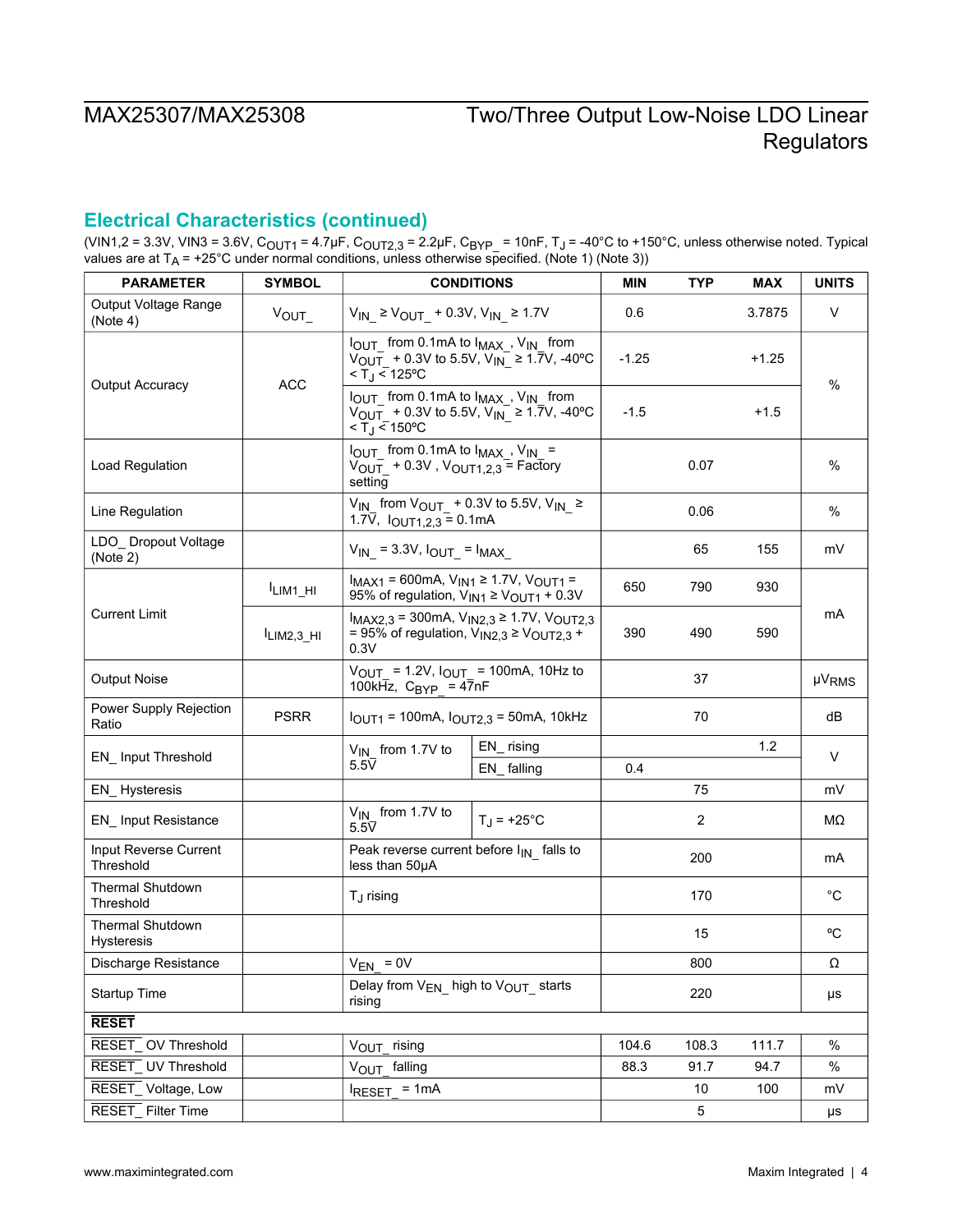## **Electrical Characteristics (continued)**

(VIN1,2 = 3.3V, VIN3 = 3.6V, C<sub>OUT1</sub> = 4.7µF, C<sub>OUT2,3</sub> = 2.2µF, C<sub>BYP\_</sub> = 10nF, T<sub>J</sub> = -40°C to +150°C, unless otherwise noted. Typical values are at T<sub>A</sub> = +25°C under normal conditions, unless otherwise specified. (Note 1) (Note 3))

| <b>PARAMETER</b>         | <b>SYMBOL</b> | <b>CONDITIONS</b> | MIN    | <b>TYP</b> | <b>MAX</b> | <b>UNITS</b> |
|--------------------------|---------------|-------------------|--------|------------|------------|--------------|
| RESET_Leakage<br>Current |               |                   | $-0.1$ | $+0.001$   | $+0.1$     | μA           |
| RESET Hold Time          |               | Option 1          | 0.425  | 0.5        | 0.575      |              |
|                          |               | Option 2          | 2.805  | 3.7        | 4.255      |              |
|                          |               | Option 3          | 6.29   | 7.4        | 8.51       | ms           |
|                          |               | Option 4          | 12.665 | 14.9       | 17.135     |              |

**Note 1:** All units are 100% production tested at +25˚C. All temperature limits are guaranteed by design and characterization.

**Note 2:** Dropout voltage is defined as (Vin-Vout) when FET is fully turned ON.

Note 3: The device is designed for continuous operation up to T<sub>J</sub> = +125°C for 95,000 hours and T<sub>J</sub> = +150°C for 5,000 hours. **Note 4:** Not Production Tested, Characterized by ATE.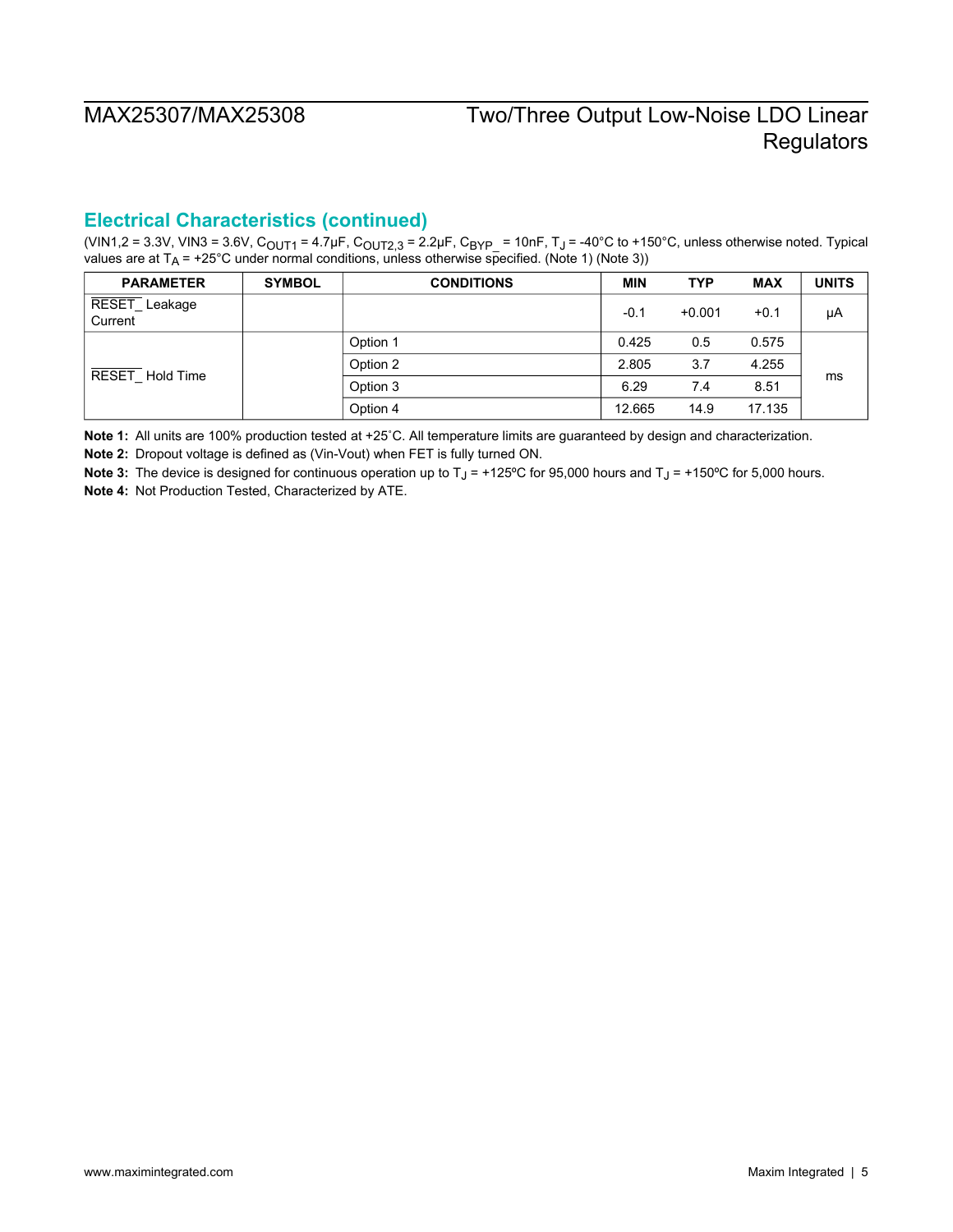## <span id="page-5-0"></span>**Typical Operating Characteristics**

 $(V_{IN} = 3.3V, V_{OUT1/2/3} = 1.2V/1.8V/3.3V, T_A = 25°C, C<sub>IN1</sub> = 4.7\mu F, C<sub>IN2,3</sub> = 1\mu F, C<sub>OUT1</sub> = 4.7\mu F, C<sub>OUT2,3</sub> = 2.2\mu F, C<sub>BYP</sub> = 10nF,$ unless otherwise noted.)

CH2 STARTUP WAVEFORM







CH1 RESETB TOGGLE WAVEFORM





CH1 RESETB TOGGLE WAVEFORM









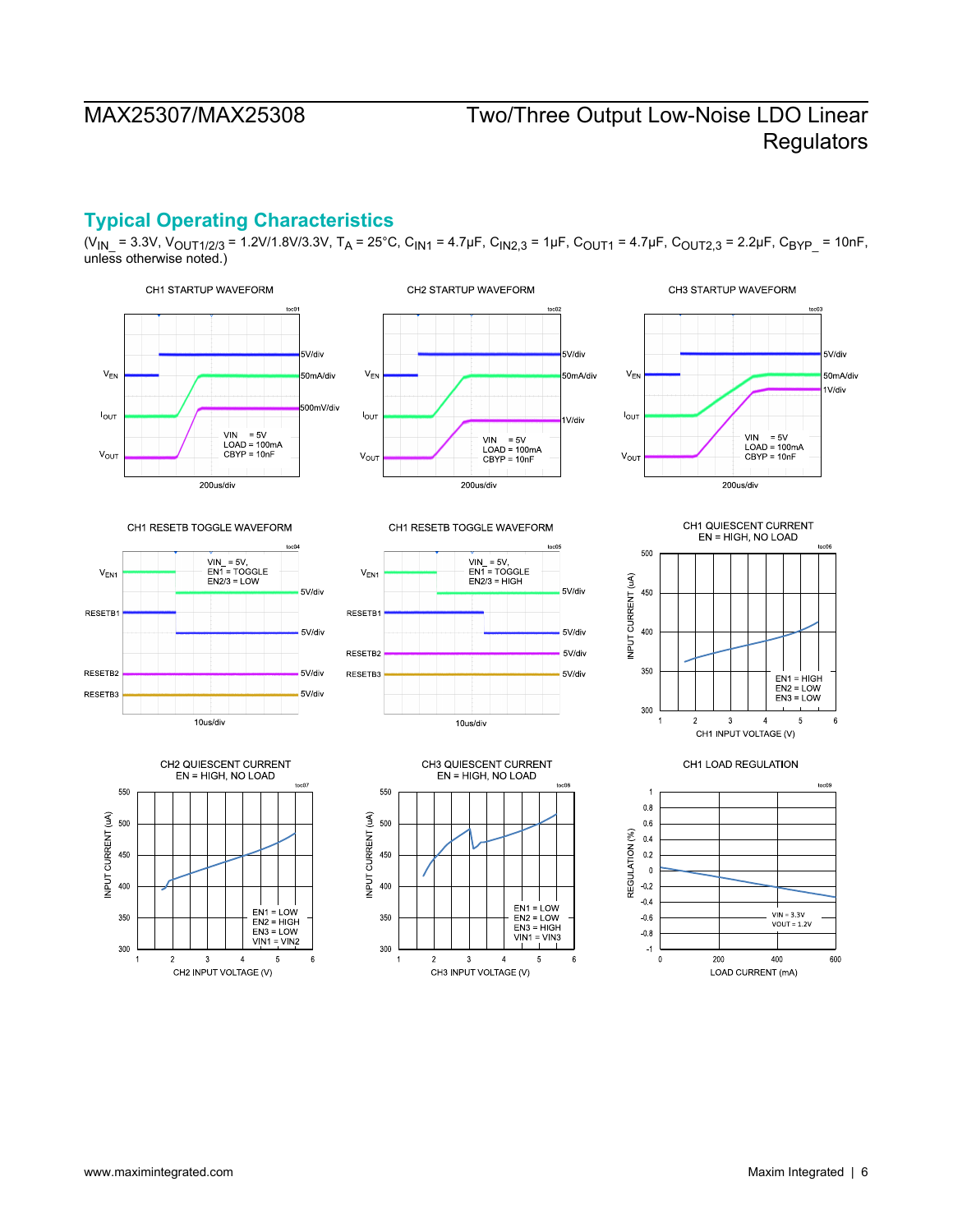## **Typical Operating Characteristics (continued)**

(V<sub>IN</sub> = 3.3V, V<sub>OUT1/2/3</sub> = 1.2V/1.8V/3.3V, T<sub>A</sub> = 25°C, C<sub>IN1</sub> = 4.7µF, C<sub>IN2,3</sub> = 1µF, C<sub>OUT1</sub> = 4.7µF, C<sub>OUT2,3</sub> = 2.2µF, C<sub>BYP</sub> = 10nF, unless otherwise noted.)

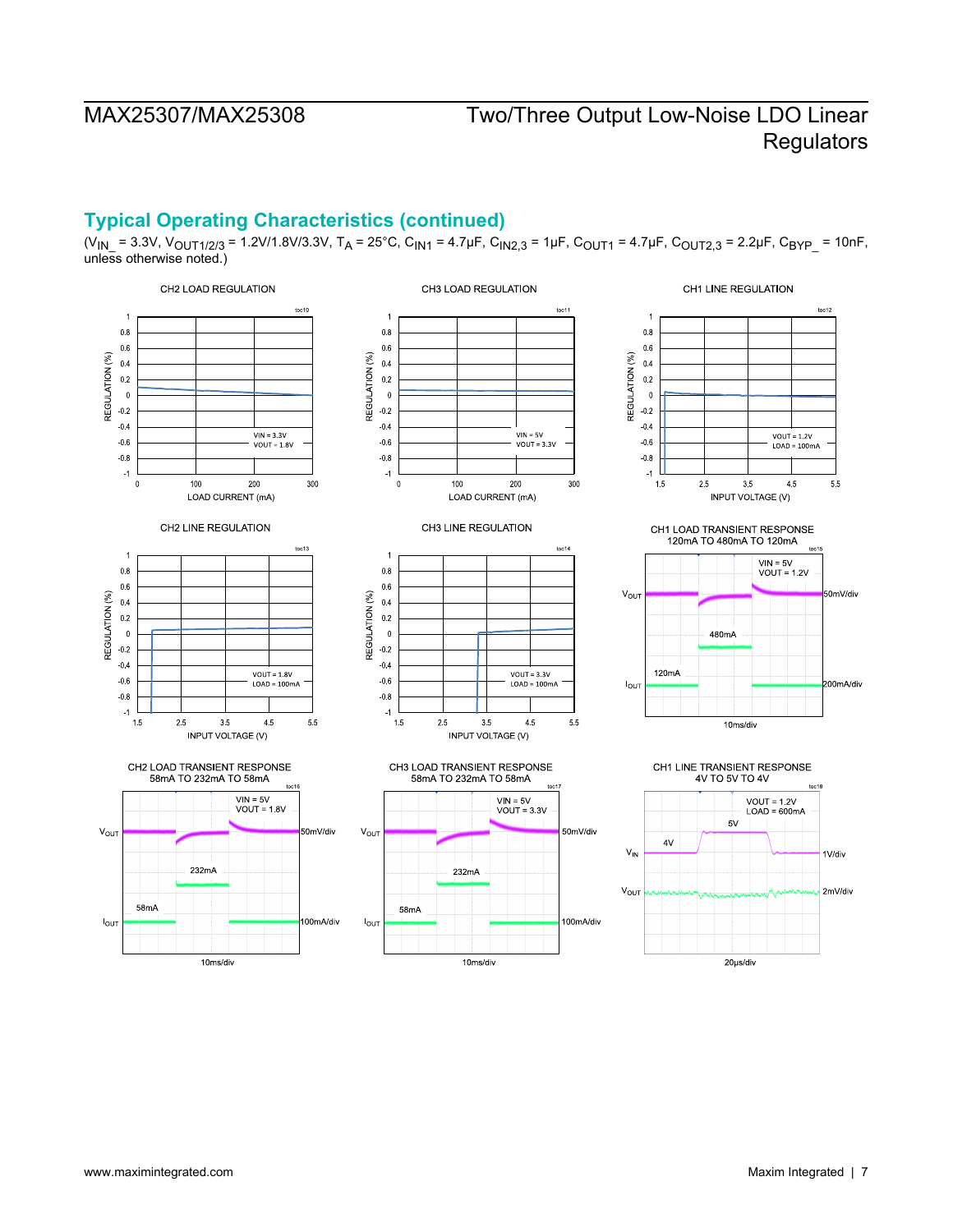## **Typical Operating Characteristics (continued)**

(V<sub>IN</sub> = 3.3V, V<sub>OUT1/2/3</sub> = 1.2V/1.8V/3.3V, T<sub>A</sub> = 25°C, C<sub>IN1</sub> = 4.7µF, C<sub>IN2,3</sub> = 1µF, C<sub>OUT1</sub> = 4.7µF, C<sub>OUT2,3</sub> = 2.2µF, C<sub>BYP</sub> = 10nF, unless otherwise noted.)

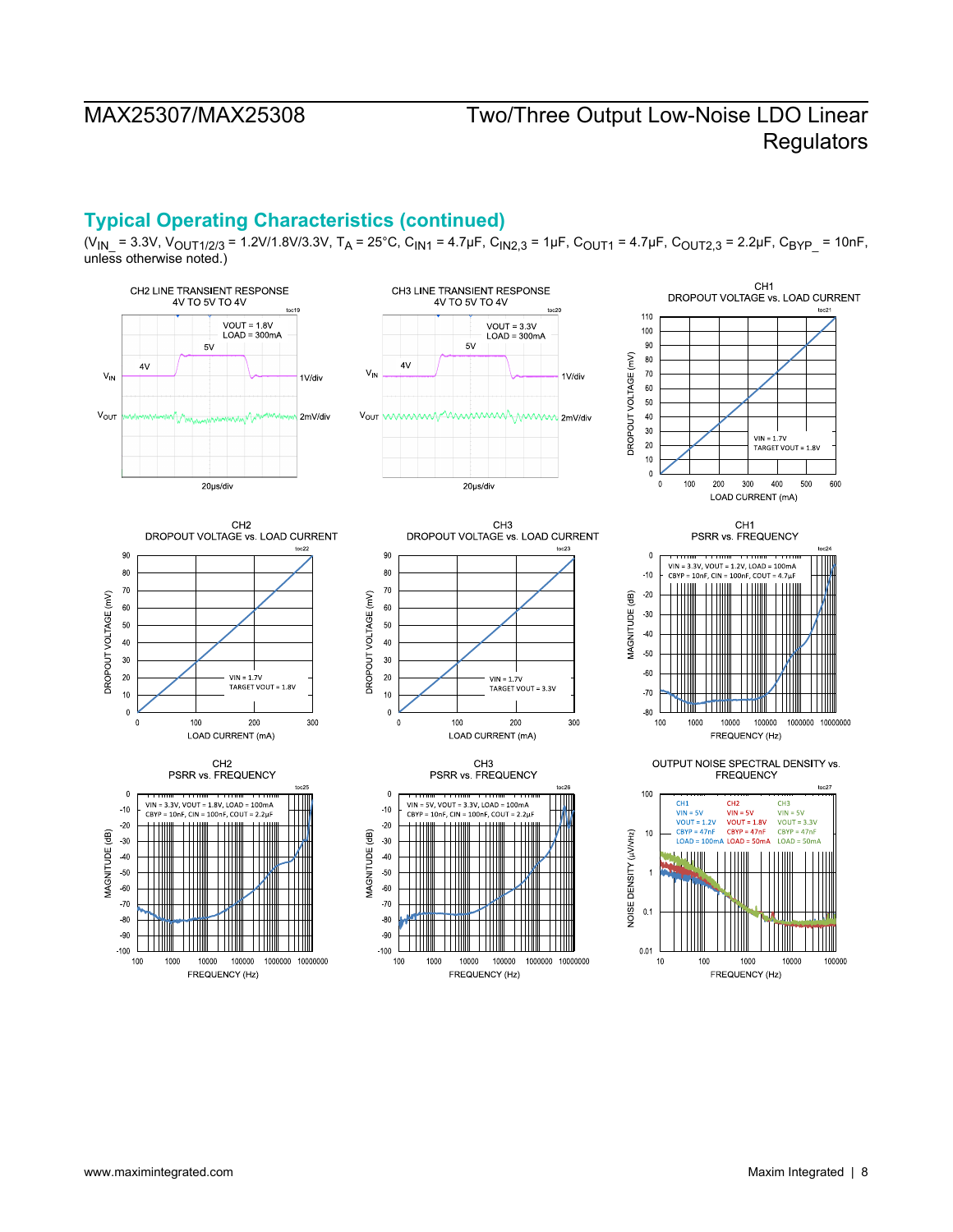# <span id="page-8-0"></span>**Pin Configurations**

### **MAX25308**

<span id="page-8-1"></span>

### <span id="page-8-2"></span>**MAX25307**



# <span id="page-8-3"></span>**Pin Description**

|                 | <b>PIN</b>      | <b>NAME</b> | <b>FUNCTION</b>                                                                                                                                                                                                                              |  |  |  |
|-----------------|-----------------|-------------|----------------------------------------------------------------------------------------------------------------------------------------------------------------------------------------------------------------------------------------------|--|--|--|
| <b>MAX25308</b> | <b>MAX25307</b> |             |                                                                                                                                                                                                                                              |  |  |  |
|                 |                 | RESET1      | Active Low RESET for Output 1. RESET1 becomes high impedance when OUT1<br>is in regulation. Actively pulled down if OUT1 is outside the regulation window. To<br>obtain a logic signal, connect a pullup resistor from this pin to a supply. |  |  |  |
| 2               |                 | <b>GND</b>  | Regulator Ground. Bring IN and OUT bypass capacitor GND connections to this<br>pin.                                                                                                                                                          |  |  |  |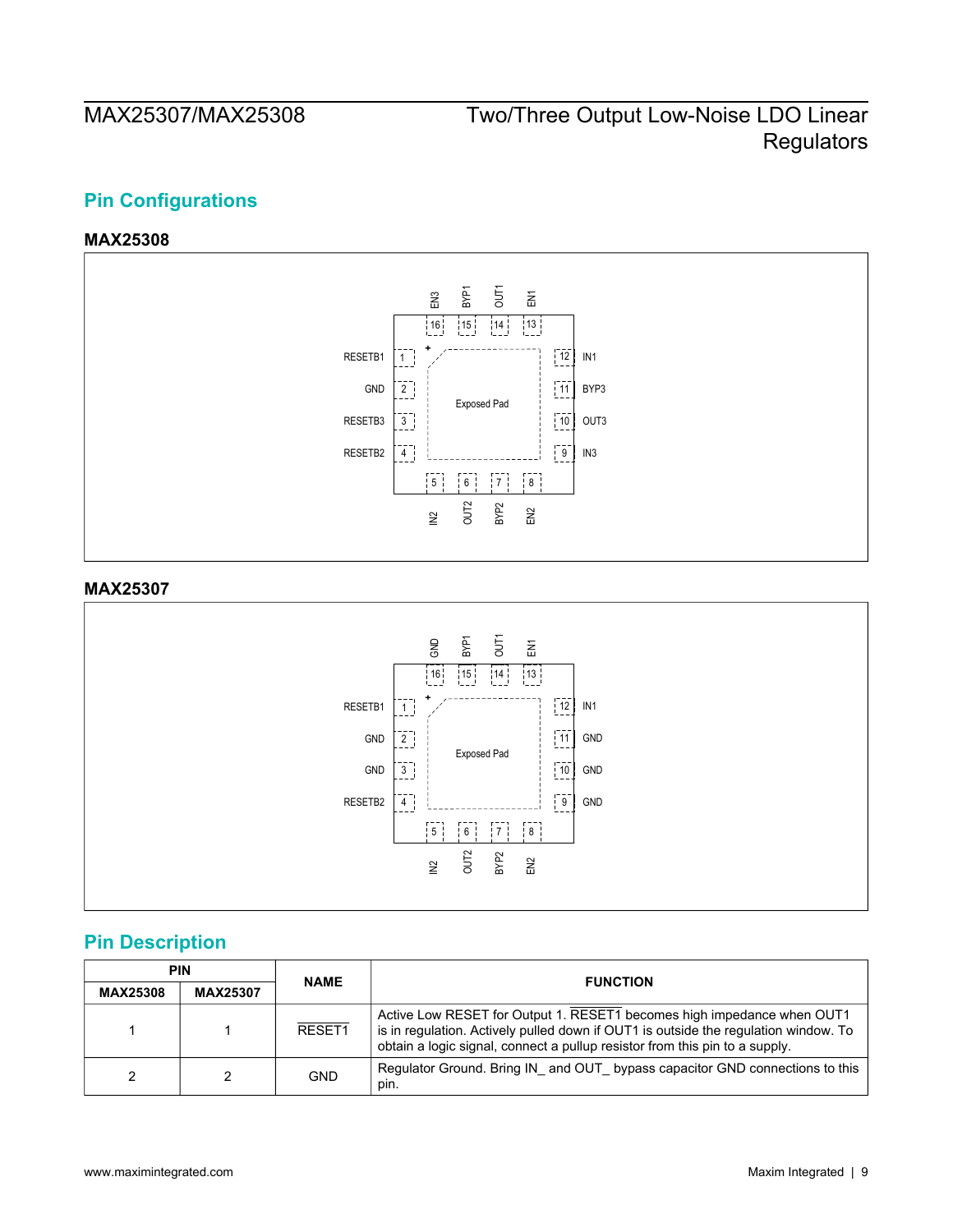# **Pin Description (continued)**

|                 | <b>PIN</b>      |                    |                                                                                                                                                                                                                                                                                |
|-----------------|-----------------|--------------------|--------------------------------------------------------------------------------------------------------------------------------------------------------------------------------------------------------------------------------------------------------------------------------|
| <b>MAX25308</b> | <b>MAX25307</b> | <b>NAME</b>        | <b>FUNCTION</b>                                                                                                                                                                                                                                                                |
| 3               |                 | RESET <sub>3</sub> | Active Low RESET for Output 3. RESET3 becomes high impedance when OUT3<br>is in regulation. Actively pulled down if OUT3 is outside the regulation window. To<br>obtain a logic signal, connect a pullup resistor from this pin to a supply.                                   |
| 4               | 4               | RESET2             | Active Low RESET for Output 2. RESET2 becomes high impedance when OUT2<br>is in regulation. Actively pulled down if OUT2 is outside the regulation window. To<br>obtain a logic signal, connect a pullup resistor from this pin to a supply.                                   |
| 5               | 5               | IN <sub>2</sub>    | Regulator Supply Input. Connect to a voltage between 1.7V and 5.5V, and bypass<br>with a 1µF capacitor from IN2 to GND.                                                                                                                                                        |
| 6               | 6               | OUT <sub>2</sub>   | Channel 2 Output. Sources maximum up to 300mA at output regulation voltage.<br>Bypass with 2.2µF low ESR capacitor from OUT2 to GND.                                                                                                                                           |
| $\overline{7}$  | $\overline{7}$  | BYP2               | Bypass Capacitor Input 2. Connect 1nF to 100nF capacitor between OUT2 and<br>BYP2 to reduce output noise and set the regulator soft-start rate.                                                                                                                                |
| 8               | 8               | EN <sub>2</sub>    | Enable Input for Channel 2. Connect this pin to a logic signal to enable (VEN2<br>high) or disable ( $V_{EN2}$ low) the regulator output. Connect to IN_ with 10k $\Omega$ pullup<br>resistor to keep the output enabled whenever a valid supply voltage is present.           |
| 9               |                 | IN <sub>3</sub>    | Regulator Supply Input. Connect to a voltage between 1.7V and 5.5V and bypass<br>with a 1µF capacitor from IN3 to GND.                                                                                                                                                         |
| 10              |                 | OUT3               | Channel 3 Output. Sources maximum up to 300mA at output regulation voltage.<br>Bypass with 2.2µF low ESR capacitor from OUT3 to GND.                                                                                                                                           |
| 11              |                 | BYP3               | Bypass Capacitor Input 3. Connect 1nF to 100nF capacitor between OUT3 and<br>BYP3 to reduce output noise and set the regulator soft-start rate.                                                                                                                                |
| 12              | 12              | IN <sub>1</sub>    | Regulator Supply Input. Connect to a voltage between 1.7V and 5.5V, and bypass<br>with a 4.7µF capacitor from IN1 to GND.                                                                                                                                                      |
| 13              | 13              | EN <sub>1</sub>    | Enable Input for Channel 1. Connect this pin to a logic signal to enable ( $V_{EN1}$<br>high) or disable ( $V_{FN1}$ low) the regulator output. Connect to IN with a 10k $\Omega$<br>pullup resistor to keep the output enabled whenever a valid supply voltage is<br>present. |
| 14              | 14              | OUT1               | Channel 1 Output. Sources up to 600mA at output regulation voltage. Bypass with<br>4.7µF low ESR capacitor from OUT1 to GND.                                                                                                                                                   |
| 15              | 15              | BYP1               | Bypass Capacitor Input 1. Connect 1nF to 100nF capacitor between OUT1 and<br>BYP1 to reduce output noise and set the regulator soft-start rate.                                                                                                                                |
| 16              |                 | EN <sub>3</sub>    | Enable Input for Channel 3. Connect this pin to a logic signal to enable ( $V_{FN3}$<br>high) or disable ( $V_{EN3}$ low) the regulator output. Connect to IN_ with a10k $\Omega$ pull<br>up resistor to keep the output enabled whenever a valid supply voltage is present.   |
|                 | 3,9,10,11,16    | N.C.               | Connect to Ground                                                                                                                                                                                                                                                              |
| EP              | EP              | EP                 | Exposed Pad. Connect the exposed pad to a ground plane with low thermal<br>resistance to ambient to provide best heat sinking.                                                                                                                                                 |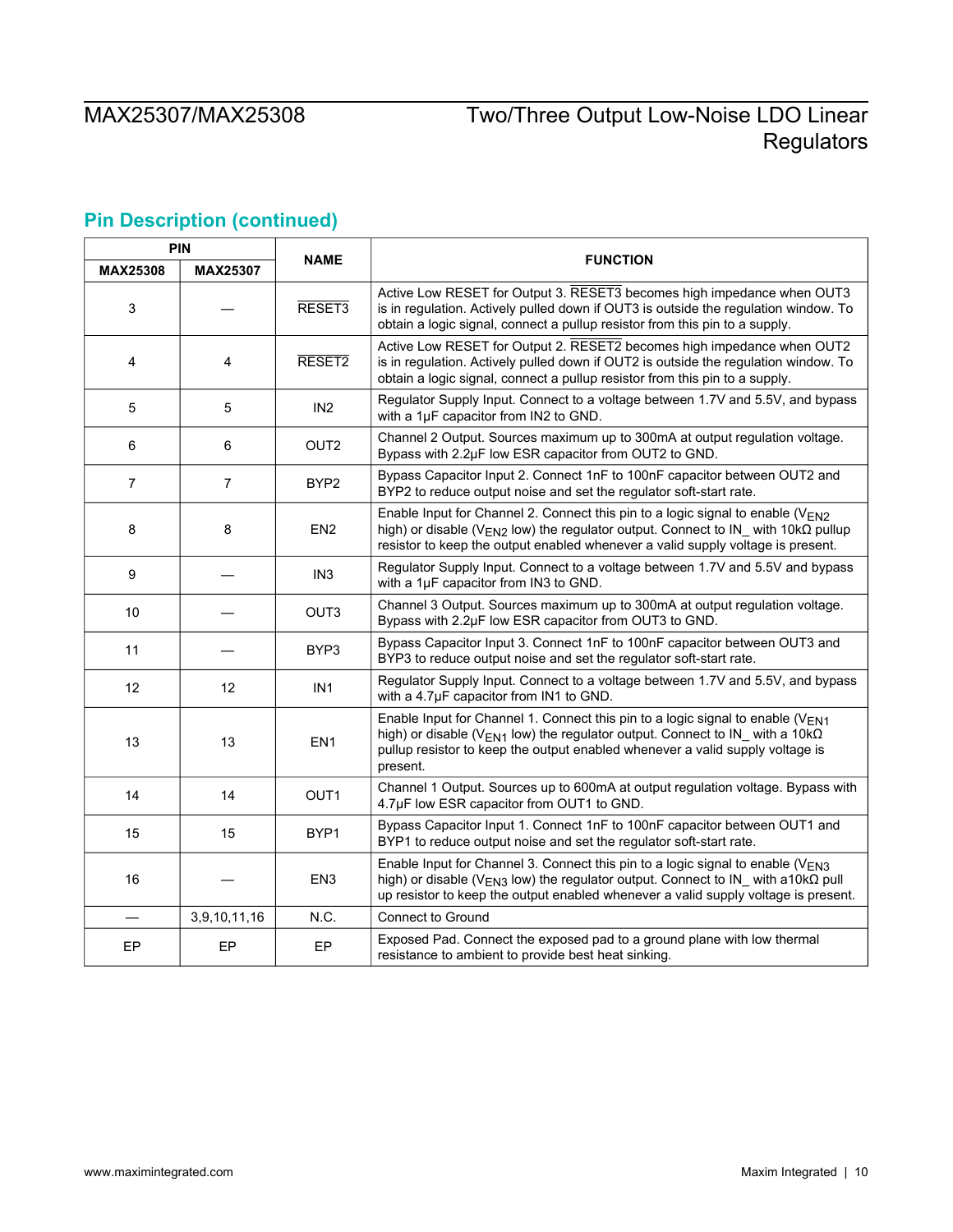# <span id="page-10-0"></span>**Functional Diagrams**

## <span id="page-10-1"></span>**Simplified Functional Diagram**

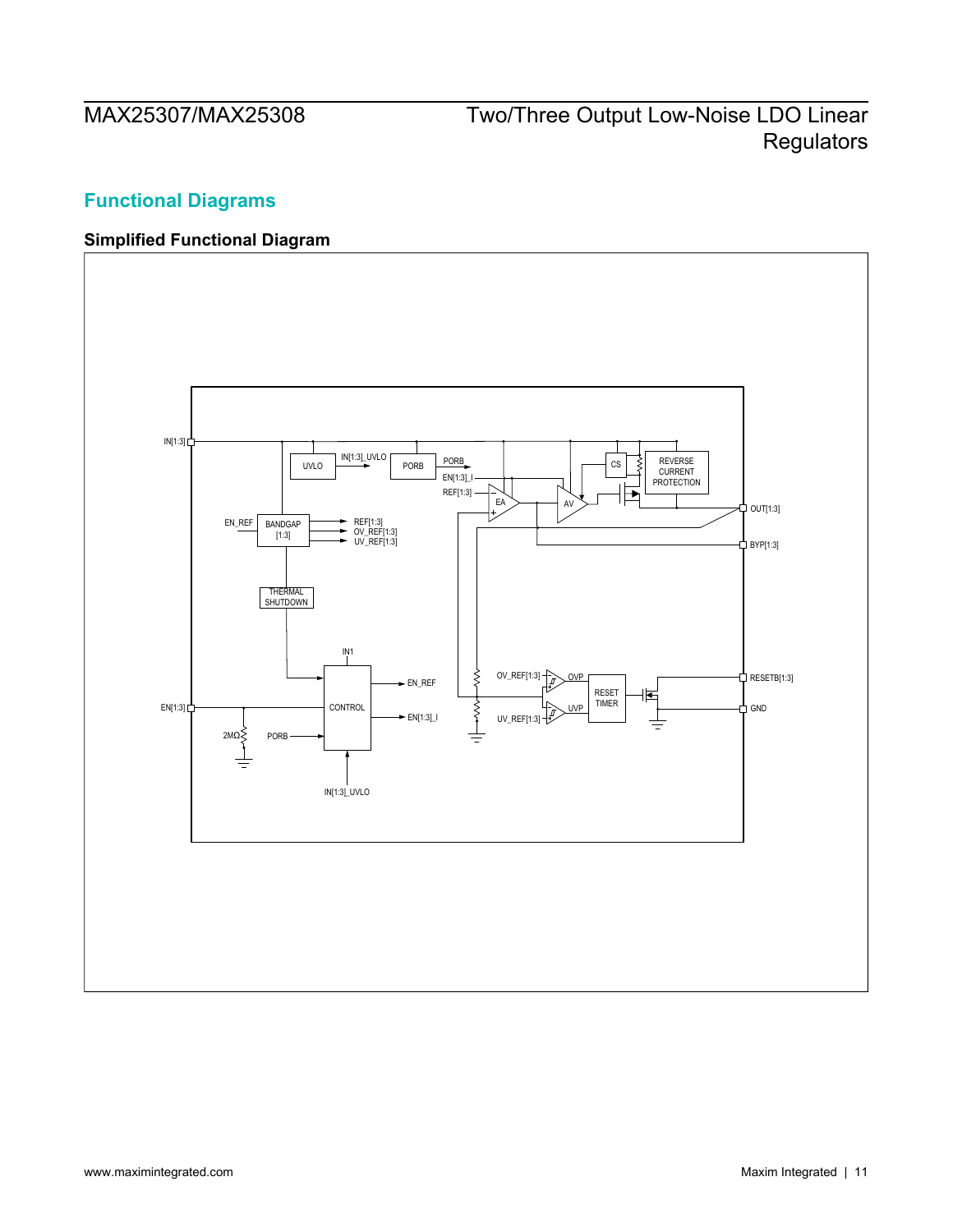## <span id="page-11-0"></span>**Detailed Description**

The MAX25307/MAX25308 are a two/three output linear regulator family that deliver up to 600mA on channel 1 and 300mA on channels 2 and 3 with only 37µVRMS of output noise from 10Hz to 100kHz. These regulators maintain ±1.25% output accuracy over a wide input voltage range, requiring only 155mV (max) of input-to-output headroom at full load. The 1.95mA maximum no-load supply current is independent of dropout voltage. Each output is factory programmable between 0.6V to 3.7875V in 12.5mV steps. No external components are needed except for the input, output, and bypass capacitors. Each output has an independent enable input and RESET outputs. A simplified functional diagram is shown in *[Simplified Functional Diagram](#page-10-1)*.

### <span id="page-11-1"></span>**Supply Inputs (IN1-3)**

There is a separate supply input for each LDO. However, IN1 powers the common circuitry of the device. This requires power to the IN1 to be supplied before OUT2 and/or OUT3 can be turned on. If the supply for IN1 comes up last, this delays the soft-start for the other outputs until after IN1 is above the UVLO. It is acceptable that the enable inputs are high prior to the input supply being applied.

### <span id="page-11-2"></span>**Enable (EN1-3)**

The MAX25307/MAX25308 include individual enable inputs for each output (EN1/EN2/EN3). Pull EN\_ low to shut down the output, or drive EN high to enable the output. If a separate enable signal is not available, connect EN to IN to keep the output enabled whenever a valid supply voltage is present.

### <span id="page-11-3"></span>**Bypass (BYP)**

The capacitor connected from BYP\_ to OUT\_ filters the noise of the reference, feedback resistors, and regulator input stage. The slew rate of the output voltage during startup is also determined by the BYP capacitor. A 0.01μF capacitor sets the slew rate to 5V/ms.

The BYP capacitor value can be adjusted from 0.001μF to 0.1μF to change the startup slew rate according to the following formula:

StartupSlewRate = (5*V /* ms) ×  $\left(\frac{0.01 \text{ }\mu\text{F}}{C_{\text{BYP}}}\right)$ *C*BYP\_)

where  $C_{BYP}$  is in  $\mu$ F.

### <span id="page-11-4"></span>**Overcurrent Protection**

The MAX25307/MAX25308 current limit provides protection during output overload or short circuit conditions. If the output is shorted to GND, the output current is limited to the selected current limit. In such cases, the output falls out of regulation, and is  $V_{\text{OUT}} = I_{\text{LIM}} \times R_{\text{LOAD}}$ . In this condition, the pass element dissipates power equals to (V<sub>IN</sub> - V<sub>OUT</sub>) × ILIM, which increases junction temperature. When the junction temperature reaches approximately 170˚C (typ), a thermal overload circuit turns off the device. When the junction cools to 155˚C (typ), the device is turned on to reestablish regulation. While the fault persists, the device cycles between the current limit and thermal shutdown.

### <span id="page-11-5"></span>**Overtemperature Protection**

Overtemperature protection turns off the device when junction temperature rises to approximately 170˚C (typ). When junction temperature cools to approximately 155˚C (typ), the output turns back on to reestablish regulation. The thermal protection circuit can cycle on and off depending on power dissipation, thermal resistance, and ambient temperature. This cycling limits the power dissipation and protects the device from damage due to overheating.

### <span id="page-11-6"></span>**Output-to-Input Reverse Current Protection**

The MAX25307/MAX25308 are also protected against reverse current when the output voltage is higher than the input. If extra output capacitance is used at the output, a power-down transient at the input would normally cause a large reverse current through a conventional regulator. The MAX25307/MAX25308 include a reverse voltage detector that trips when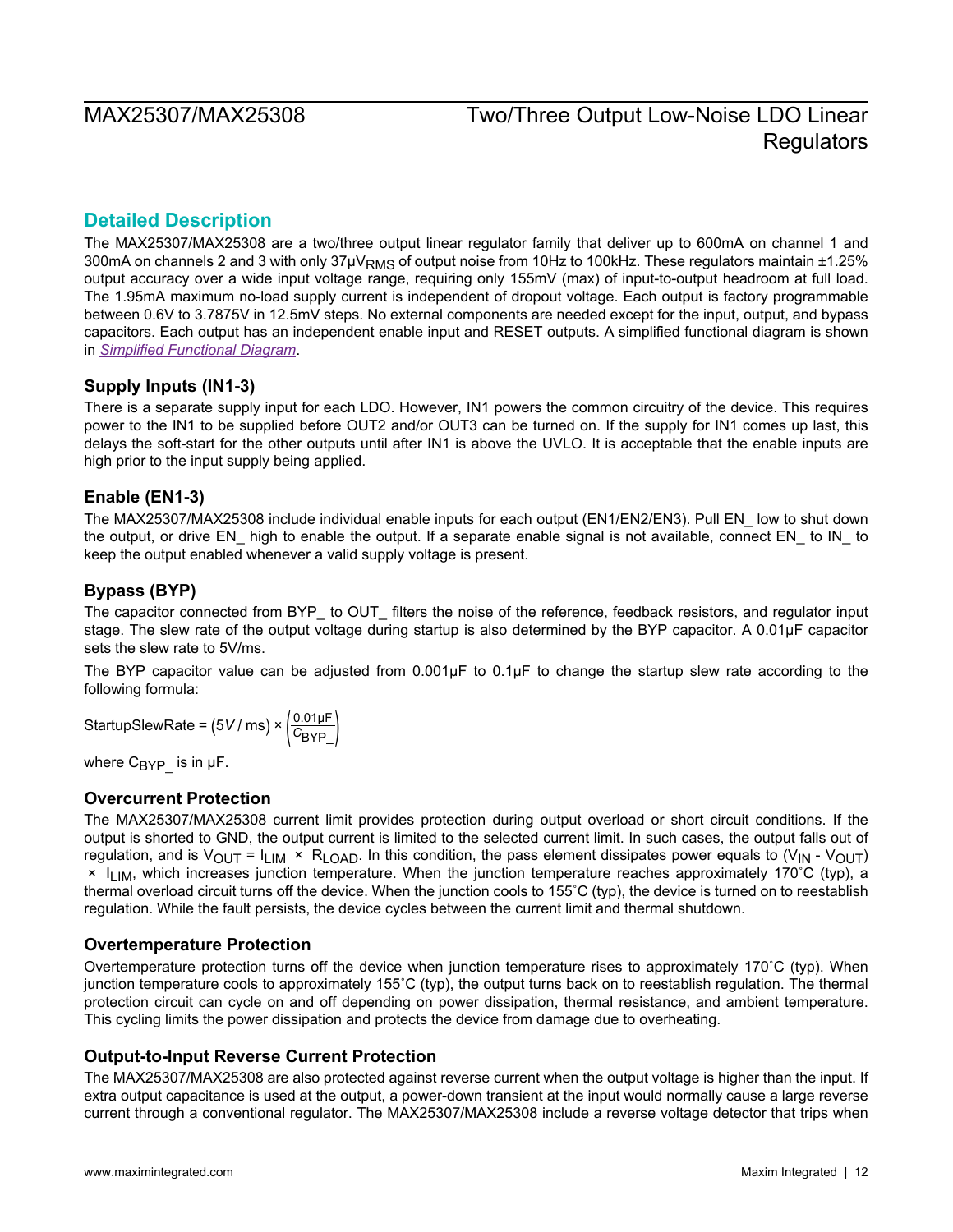IN\_ drops 10mV below OUT\_, shutting off the regulator and opening the PMOS body diode connection, preventing any reverse current.

### <span id="page-12-0"></span>**RESET Outputs**

The MAX25307/MAX25308 include an open-drain output, RESET for each output that goes low to indicate the output voltage is out of regulation. Connect a pullup resistor from this pin to an external supply. When the associated EN\_ is low the RESET is asserted. The hold time of all reset outputs is factory selectable between 0.5ms and 14.9ms.

### <span id="page-12-1"></span>**Input Capacitor**

A 4.7μF ceramic capacitor for channel 1 and 1μF ceramic capacitor for channels 2 and 3 are recommended for the input. Select a capacitor that maintains its capacitance over temperature and DC bias. Capacitors with X7R temperature characteristics generally perform well.

### <span id="page-12-2"></span>**Output Capacitor**

The minimum output capacitance for stability depends on the current configuration of the channel. See the following table for the capacitance requirements based on the output current capability.

| <b>OUTPUT CURRENT (I<sub>MAX</sub>)</b> | COUT(MIN)<br>$(\mu F)$ | $C_{\text{OUT}(\text{TYPE})}$<br>$(\mu F)$ |
|-----------------------------------------|------------------------|--------------------------------------------|
| 600 <sub>m</sub> A                      | 2.35                   | 4.7                                        |
| 300 <sub>m</sub> A                      | . .                    | 2.2                                        |

The typical output capacitance assumes an X7R capacitor with a working voltage high enough such that the fully derated output capacitance is greater than  $C_{\text{OUT(MIN)}}$ .

### <span id="page-12-3"></span>**Thermal Considerations**

The MAX25307/MAX25308 are packaged in an 16-pin 3mm x 3mm TQFN package with an exposed pad. The exposed pad is the main path for heat to leave the IC, and therefore must be connected to a ground plane with thermal vias to allow heat to dissipate from the device. Thermal properties of the IC package are given in the *Package Information* section.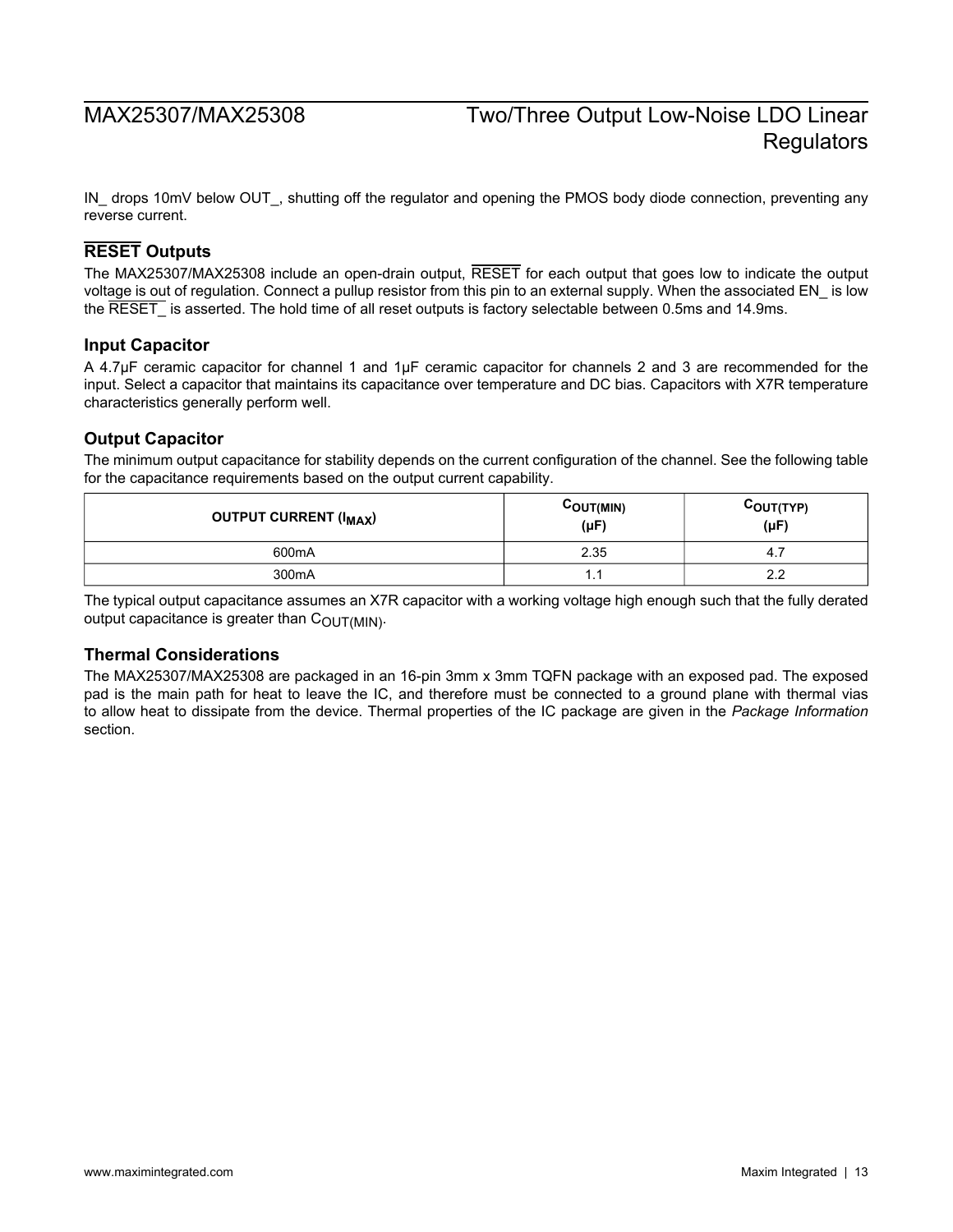# <span id="page-13-0"></span>**Typical Application Circuits**

### **Circuit 1 (MAX25308)**

<span id="page-13-1"></span>

## **Circuit 2 (MAX25307)**

<span id="page-13-2"></span>

## <span id="page-13-3"></span>**Ordering Information**

| <b>PART NUMBER</b> | VOUT <sub>1</sub><br>(V) | <b>IMAX1</b><br>(A) | <b>VOUT2</b><br>(V) | <b>IMAX2</b><br>(A) | VOUT3<br>(V) | <b>IMAX3</b><br>(A) | <b>HOLD</b><br>(ms) |
|--------------------|--------------------------|---------------------|---------------------|---------------------|--------------|---------------------|---------------------|
| MAX25308AATEA/V+   | l.2                      | 0.6                 | 1.8                 | 0.3                 | 3.3          | 0.3                 | 0.5                 |
| MAX25307AATEA/V+*  | 3.3                      | 0.6                 | 1.8                 | 0.3                 | -            | $\sim$              | ن ب                 |

*\*Future product—Contact factory for availability.*

*+Denotes a lead(Pb)-free/RoHS-compliant package.*